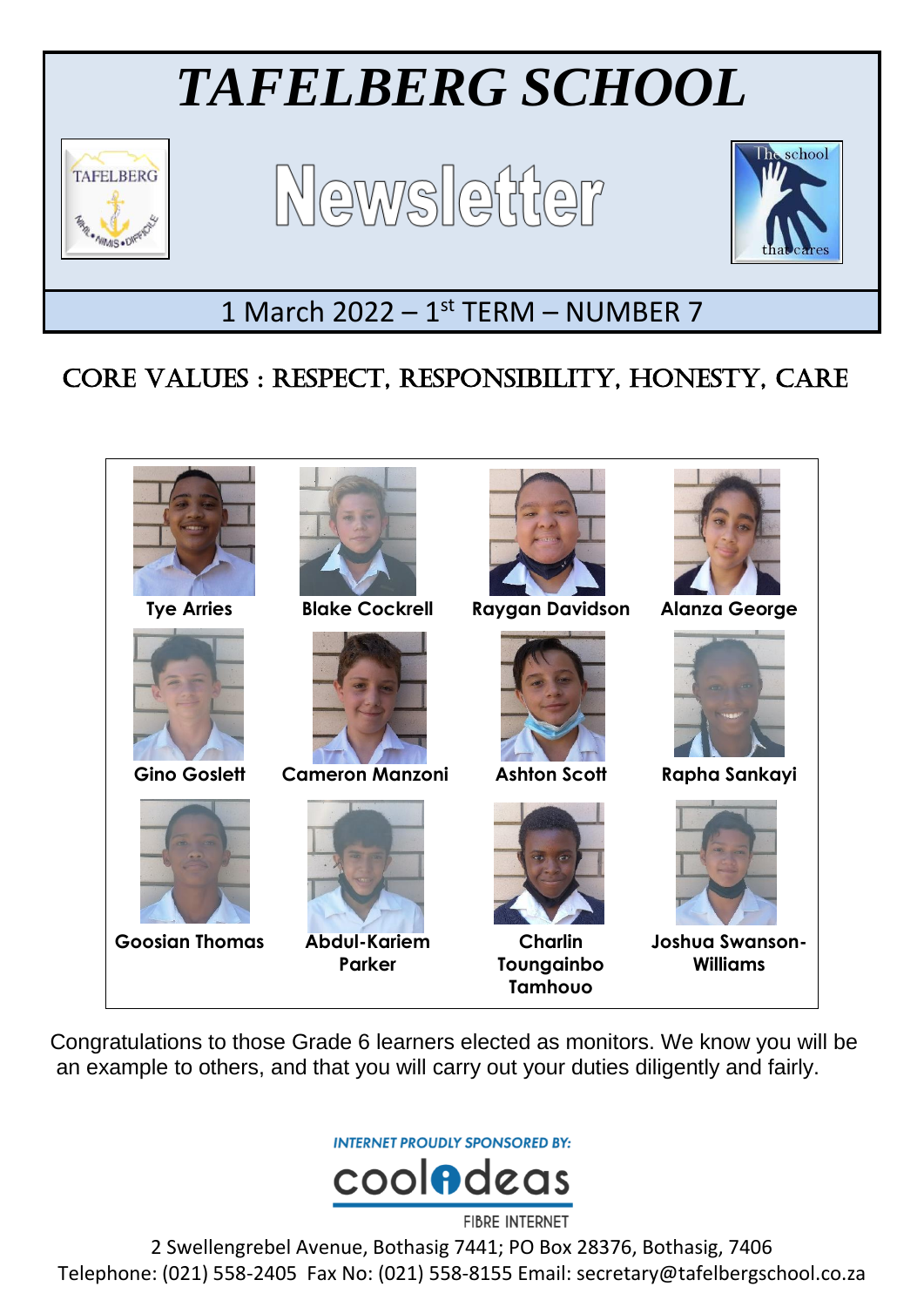Dear parent / guardian

As of this time we still await firm directions from WCED/DBE regarding changes to Covid safety regulations at schools, and to the CAPS curriculum and SBAs. DBE have made some pronouncements but we await final regulations. As for Covid measures, we have dropped the 1m rule as instructed, but retain masks, sanitizing and screening procedures, until we are instructed to amend these. The SGB will then review and change the policy as needed, and all role players will be informed via this Newsletter. We all look forward to the time when all these measures will be optional. Furthermore, we will continue with the 2021 Annual Teaching Plans (ATPs) and Program of Assessment (SBAs), as instructed. We hope there will not be too many changes, and if there are changes, that they will be communicated to schools in good time, in order to affect them timeously. Parents and learners will be informed of any changes as soon as schools are informed.

# **NB INFORMATION**



#### **1. NB Dates 2022**

- 04 Mar "Family Braai" all parents and learners welcome, from 5:30pm-8pm
- 07 Mar Start of Assessment program FP and IP (Grades 1-6)
- 08 Mar PTA meeting in the music room at 6pm
- 11 Mar Start of Test Series SP and FET phase (Grades 7-9)
- 25 Mar School closes for Term 1, @ 11am
- 05 Apr School reopens for Term 2
- 05 Apr Closing date for fee exemptions @ 2pm

#### **2. School fees 2022**

Tafelberg is a Section 21 fee-paying school, and the SA Schools Act thus places a duty on the SGB to collect such school fees from all parents as agreed upon at the parent AGM. The Budget and school fees for 2022 were voted on at the parent AGM on the 17 November 2021. The Budget and school fee increase was tabled and accepted by unanimous parent vote at the AGM, as were certain resolutions.

| <b>TIER</b>                | <b>FEE PER MONTH</b><br>(11 months) | <b>FEE: ANNUAL AMOUNT</b> |
|----------------------------|-------------------------------------|---------------------------|
| Grade $1 + 2$              | R <sub>2</sub> 140-00               | R <sub>23</sub> 540-00    |
| 2. Grades 3,4,5 + 10,11,12 | R <sub>2</sub> 100-00               | R <sub>23</sub> 100-00    |
| 3. Grades 6,7,8,9          | R <sub>1</sub> 940-00               | R21 340-00                |

- First Debit Order run :  $1<sup>st</sup>$  working day of each month
- Fees are paid over 11 months, starting January 2022 (for 2022 fees only)
- 10% discount for fees for 2020 is now closed.
- Exemptions and non-payment of fees are dealt with as per legislation and school policy
- Closing date for properly completed fee exemption documents is 5 April 2022
- All enquiries regarding payment of school fees and exemptions must be directed only to Mrs M Vicentini @ 021 558 2405 or [bursar@tafelbergschool.co.za](mailto:bursar@tafelbergschool.co.za)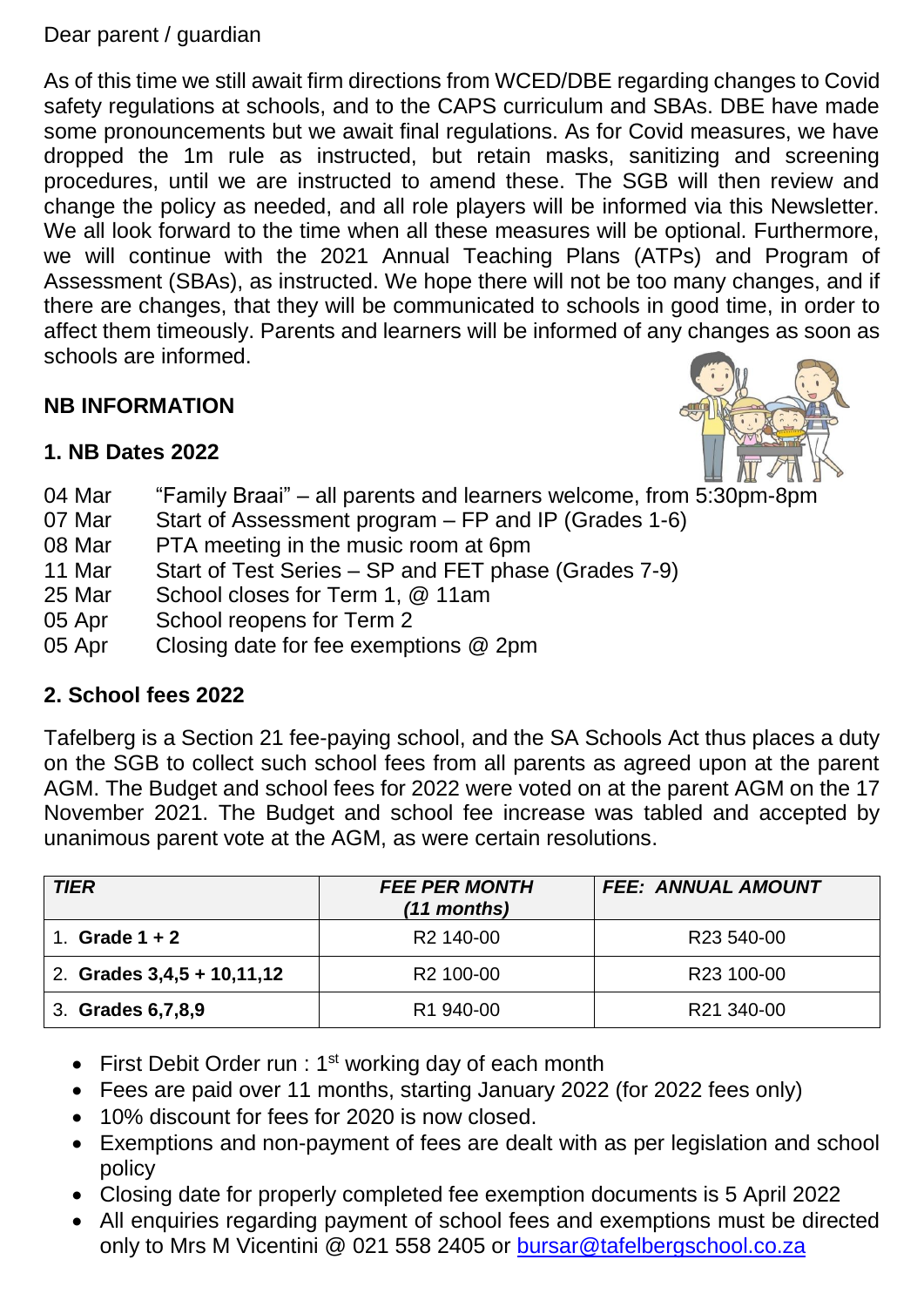### **GENERAL NEWS**

#### **1. Staff news**

Mrs Millard (senior school English) has been booked off for medical reasons. Mr S Africa will stand in for Mrs Millard during this time. We hope Mr Africa finds his time at Tafelberg rewarding, and we wish Mrs Millard a speedy recovery.

### **2. PTA**

We all need to support our PTA and their planned fundraising



events. Their success at fundraising is directly dependent on you. Assist them to raise much needed funds in order to keep school fee increases low, and enabling us to create a safe and well-resourced school for all our learners and staff.

- Don't forget to keep swiping your "My School Card" and "Makro Card"…..every swipe counts. Please also remember to link your Builders Warehouse Cards to your My School Card
- Love Your Planet Competition free entry two cash prizes to be won. Contact Sylvia 083 326 9569 for more details
- Please send in your waste paper such as old letters, till slips and receipts for recycling. Other examples of papers that can be recycled are flattened cereal boxes, newspapers, magazines and old telephone books. Collection of waste paper contributes to our fundraising efforts and helps the environment at the same time. Let's get back into the top 20 again, with regard to recycling.

Upcoming fundraising events:

- 14 April 2022: "Warrior Challenge" more details will be made available before the end of term1.
- 13 May 2022: an evening filled with games and fun for the whole family

Second-hand uniform items:

- 23rd March 2022: 2nd hand clothing will be on sale in the school hall. Cash only. Contact Shirley Ashbolt for 2nd hand clothing queries on 083 278 3618.
- Please donate any "pre-owned" uniform items there is a great need, especially in the senior section of the school.
- All PTA queries can be sent to Leigh-Ann Stokell at tafelbergpta@gmail.com or on 082 927 2544

#### **3. Reminder: Donations**

We are trying to beautify our school, for the benefit of our learners. Please donate items (listed below) that you may no longer need/want. The following projects are ongoing and we welcome any donations:

- **•** Fruit trees
- Compost for our vegetable garden
- Benches we need more seating outside for our children.
- Paving bricks (or R20) will be used to improve the quads outside the classrooms.
- Contact Mr C la Cock (021 300 3366) should you be able to assist.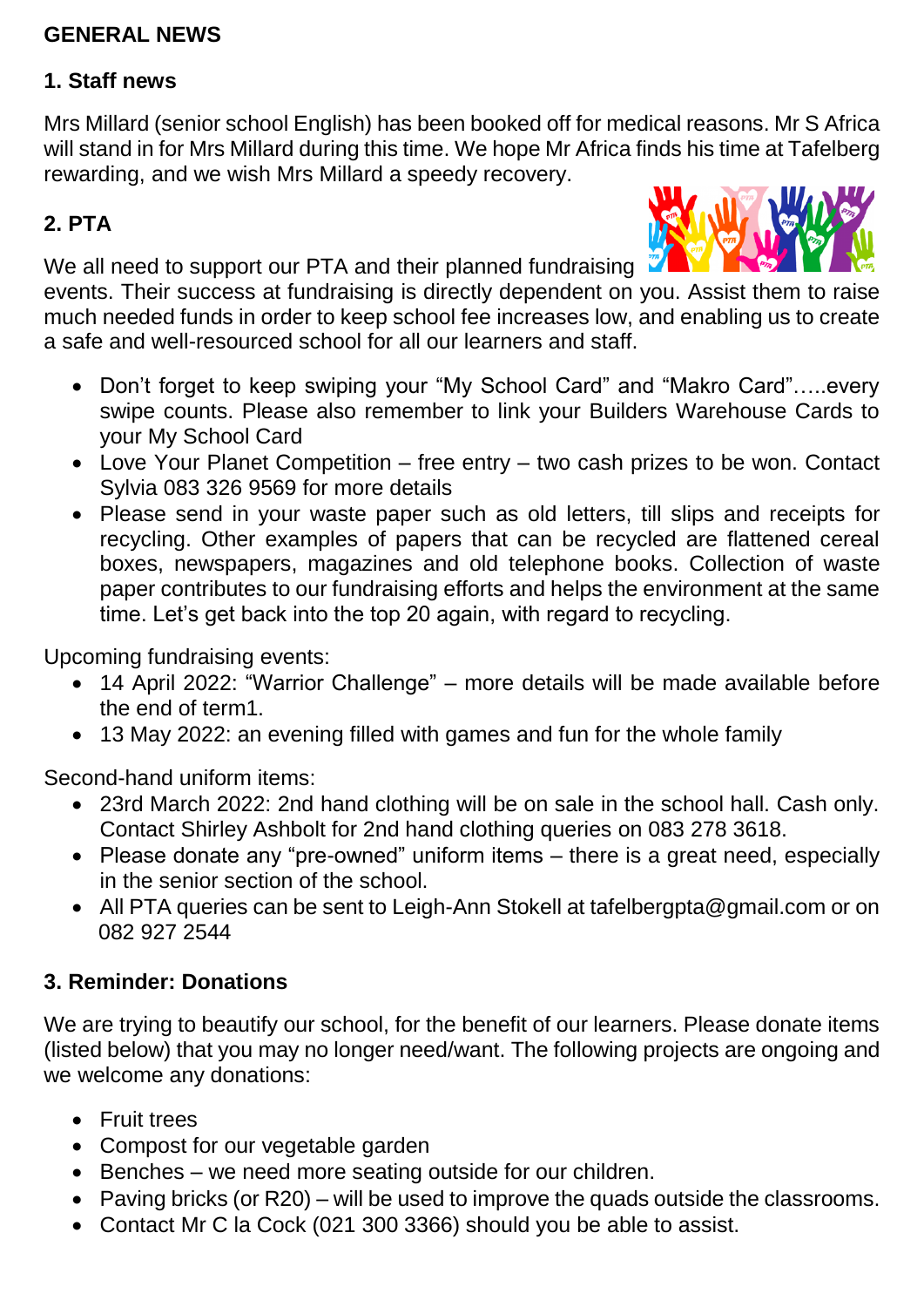# **4. Vision and mission**

In order to achieve our vision, Tafelberg school (that is all role players) "will strive to create a well-resourced … environment for both teachers and learners". The SGB have worked tirelessly to ensure Tafelberg has all the resources possible, to ensure that



our teachers and therapists can do the best possible job, and that our learners can receive a quality education. This year the CAT computer lab will be upgraded, and the ageing assistive devices will be replaced. As always, we want to do more, but are limited due to financial constraints and physical infrastructure needs. We also invest in our human resources by ensuring our staff attend regular workshops and courses, and that our Learning Support Centre and outside private entities provide skills training in order to equip and resource our learners.

# **5. Covid news and safety measures**

- Should your child test positive for Covid, or come into close contact with a covid pos+ person they are to self-isolate at home for the required period, before returning to school – please inform the school and forward a copy of the test result. Parents are reminded to inform the school if they themselves test positive, and to take the necessary precautions.
- Please remember to screen your child before they come to school. Should they show symptoms of Covid (temperature of  $38^{\circ}$ C and above, coughing, headaches, sore throat etc.) and or have come into close contact with a Covid positive person, they need to stay at home for the prescribed period before returning to school.
- As per our Covid policy, parents will be required to fetch their child immediately should the learner disregard our safety protocols – we need to be responsible and prevent the spread of Covid.
- **Parents must ensure that their child does not arrive late (i.e. after 8am) as this will compromise our safety protocols and measures.** Please, we need your co-operation in this regard. *Latecomers will have to wait outside at the learner gate.* Once all is in place, the learner gate will be opened to allow the orderly implementation of the screening of late comers.
- No parents nor visitors will be allowed entry to the school before 9am, without an appointment.
- All learners, parents, visitors etc. MUST wear a mask properly (covering both nose and mouth), in order to be allowed entry to the school grounds.
- A reminder that learners must wear a mask and not a "buff".
- We will continue with our safety protocols and the sanitizing of the school building as per regulations.

#### **6. Reminders**

- Please note: wash tracksuits, PT uniform items and sport kit in COLD water, in order to prevent the colours running.
- Please ensure that your child's name is clearly marked on all his/her school clothing items.
- New school number is 021 300 3366.